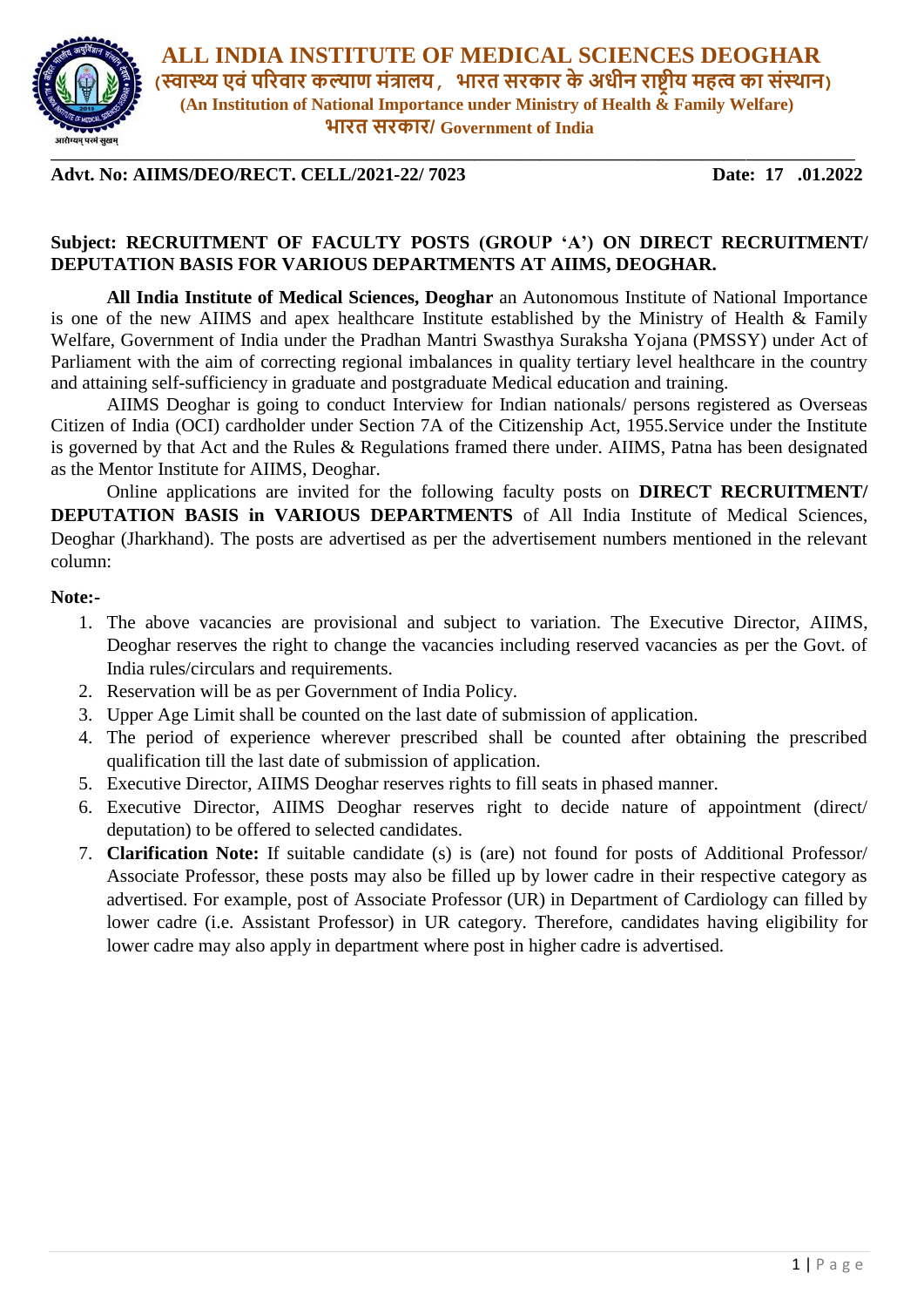|              |                        | Grand Total    |                   | S                 |                     | $\sim$                             | $\mathbf{\Omega}$ | 0                                               | $\circ$                          | $\mathbf{\Omega}$ |                    | $\mathbf{\Omega}$            | S        | S                                              | $\mathbf{\Omega}$       | 5                | 6               |                                 | 5                        | က           | $\sim$     | $\sim$                           |              |                         |                            |                      | $\infty$            | S                   | S                  | ७                       | N                 | $\mathbf{\Omega}$                               | S                 | $\infty$          | S                  | $^{\circ}$      | $\sim$              |                                  | $\circ$                  | 5                                    | $\circ$ | 20             |                                         |
|--------------|------------------------|----------------|-------------------|-------------------|---------------------|------------------------------------|-------------------|-------------------------------------------------|----------------------------------|-------------------|--------------------|------------------------------|----------|------------------------------------------------|-------------------------|------------------|-----------------|---------------------------------|--------------------------|-------------|------------|----------------------------------|--------------|-------------------------|----------------------------|----------------------|---------------------|---------------------|--------------------|-------------------------|-------------------|-------------------------------------------------|-------------------|-------------------|--------------------|-----------------|---------------------|----------------------------------|--------------------------|--------------------------------------|---------|----------------|-----------------------------------------|
|              |                        | <b>Lotal</b>   |                   | $\mathbf{\Omega}$ |                     |                                    |                   | 0                                               | 5                                |                   |                    |                              | 0        | ○                                              |                         | 4                |                 |                                 |                          | 0           |            |                                  |              |                         |                            |                      | 0                   |                     | 0                  | $\sim$                  | $\mathbf{\Omega}$ |                                                 | $\sim$            | 0                 |                    | 8               |                     |                                  | 0                        | $\mathbf{\Omega}$                    |         | 45             |                                         |
|              | Professon              | <b>SMH</b>     |                   | $\circ$           | 0                   |                                    | 0                 | $\circ$                                         |                                  | $\circ$           | $\circ$            | $\circ$                      | $\circ$  | $\circ$                                        | 0                       |                  | $\circ$         | $\circ$                         | 0                        | $\circ$     |            | 0                                |              | 0                       | 0                          | 0                    | $\circ$             | $\circ$             | 0                  | 0                       |                   | $\circ$                                         | $\circ$           | $\circ$           | 0                  | $\circ$         | 0                   | 0                                | $\circ$                  | $\circ$                              |         | $\infty$       |                                         |
|              |                        | TS             | $\circ$           | $\circ$           |                     | $\circ$                            | $\circ$           | $\circ$                                         | $\circ$                          | $\circ$           | $\circ$            | $\circ$                      | $\circ$  | $\circ$                                        | $\circ$                 | $\circ$          | $\circ$         | $\circ$                         |                          | $\circ$     | $\circ$    | $\circ$                          | $\circ$      | $\circ$                 | $\circ$                    | $\circ$              | $\circ$             | $\circ$             | $\circ$            | $\sim$                  | $\circ$           | $\circ$                                         |                   | $\circ$           | $\circ$            | $\circ$         | $\circ$             | $\circ$                          | $\circ$                  |                                      | $\circ$ | 6              |                                         |
|              |                        | ЭS             | $\circ$           |                   | $\circ$             | $\circ$                            | $\circ$           | 0                                               | $\mathbf{\Omega}$                | $\circ$           | $\circ$            | $\circ$                      | $\circ$  | $\circ$                                        | $\circ$                 |                  | $\circ$         |                                 | 0                        | $\circ$     | $\circ$    | $\circ$                          | $\circ$      | $\circ$                 | $\circ$                    |                      | $\circ$             | $\circ$             | 0                  | 0                       |                   |                                                 |                   | 0                 |                    |                 | 0                   |                                  | 0                        | $\circ$                              | $\circ$ | S              |                                         |
|              | Assistant              | OBC            | $\circ$           |                   | $\circ$             | $\circ$                            | $\circ$           | $\circ$                                         |                                  | $\circ$           | $\circ$            |                              | $\circ$  | 0                                              |                         |                  |                 | $\circ$                         | $\circ$                  | $\circ$     | $\circ$    | $\circ$                          | $\circ$      |                         | $\circ$                    | 0                    | $\circ$             |                     | $\circ$            | $\circ$                 | $\circ$           | $\circ$                                         | $\circ$           | $\circ$           | $\circ$            |                 | 0                   | $\circ$                          | $\circ$                  | $\circ$                              | $\circ$ | თ              |                                         |
|              |                        | ЯU             | $\circ$           | $\circ$           | $\circ$             | $\circ$                            |                   | $\circ$                                         |                                  |                   |                    | $\circ$                      | $\circ$  | $\circ$                                        | $\circ$                 |                  | $\circ$         | $\circ$                         | $\circ$                  | $\circ$     | $\circ$    |                                  | $\bullet$    | $\circ$                 |                            | 0                    | $\circ$             | $\circ$             | $\circ$            | $\circ$                 | $\circ$           | $\circ$                                         | $\circ$           | $\circ$           | $\circ$            |                 |                     | 0                                | $\bullet$                |                                      | $\circ$ | $\overline{a}$ | eaker Section)                          |
|              |                        | <b>Lotal</b>   | $\circ$           |                   | $\circ$             | $\circ$                            | $\circ$           | 0                                               | 0                                | 0                 |                    |                              |          |                                                | $\circ$                 | 0                | S               |                                 | N                        |             | $\circ$    | $\circ$                          | $\circ$      | 0                       |                            |                      |                     | $\circ$             |                    | $\circ$                 | $\circ$           | $\circ$                                         | $\mathbf{\Omega}$ |                   |                    | S               | 0                   | 0                                | $\circ$                  |                                      | $\circ$ | 24             | ≽                                       |
| ategory-wise | Professo               | <b>EMS</b>     | $\circ$           | $\circ$           | $\circ$             | $\circ$                            | $\circ$           | $\circ$                                         | $\circ$                          | $\circ$           |                    | $\circ$                      | $\circ$  | $\circ$                                        | $\circ$                 | $\circ$          | $\circ$         |                                 | $\circ$                  | $\circ$     | $\circ$    | $\circ$                          | $\circ$      | $\circ$                 | $\circ$                    | $\circ$              | $\circ$             | $\circ$             | $\circ$            | $\circ$                 | $\circ$           | $\circ$                                         | $\circ$           |                   | $\circ$            | $\circ$         | $\circ$             | $\circ$                          | $\circ$                  | $\circ$                              | $\circ$ | S              |                                         |
|              |                        | LS             | $\circ$           | $\circ$           | $\circ$             | $\circ$                            | $\circ$           | $\circ$                                         | $\circ$                          | $\circ$           | $\circ$            | $\circ$                      | $\circ$  | $\circ$                                        | $\circ$                 | $\circ$          |                 | $\circ$                         | $\circ$                  | $\circ$     | $\circ$    | $\circ$                          | $\circ$      | $\circ$                 | $\circ$                    | $\circ$              | $\circ$             | $\circ$             | $\circ$            | $\circ$                 | $\circ$           | $\circ$                                         | $\circ$           | $\circ$           | $\circ$            |                 | $\circ$             | $\circ$                          | $\circ$                  | $\circ$                              | $\circ$ |                | Economically                            |
|              |                        | $\overline{S}$ | $\circ$           | $\circ$           | $\bullet$           | $\circ$                            | $\circ$           | $\circ$                                         | $\circ$                          | $\circ$           | $\circ$            |                              | $\circ$  | $\circ$                                        | $\circ$                 | 0                | $\circ$         | $\circ$                         |                          | $\circ$     | $\circ$    | $\circ$                          | $\circ$      | $\circ$                 | $\circ$                    |                      | $\circ$             | $\circ$             | $\circ$            | $\circ$                 | $\circ$           | $\circ$                                         | $\circ$           | $\circ$           | $\circ$            |                 | $\bullet$           | $\circ$                          | $\bullet$                | $\bullet$                            | $\circ$ |                |                                         |
|              |                        | OBC            | $\circ$           | $\circ$           | $\circ$             | $\circ$                            | $\circ$           | $\circ$                                         | $\circ$                          | $\circ$           | $\circ$            | $\circ$                      |          |                                                | $\circ$                 | $\circ$          |                 | $\circ$                         |                          | $\circ$     | $\circ$    | $\circ$                          | $\circ$      | $\circ$                 |                            | 0                    |                     | $\circ$             | $\circ$            | $\circ$                 | $\circ$           | $\circ$                                         | $\sim$            | $\circ$           | $\circ$            |                 | 0                   | $\circ$                          | $\circ$                  | $\circ$                              | $\circ$ | Ō              |                                         |
|              |                        | ЯU             | $\circ$           |                   | $\circ$             | $\circ$                            | $\circ$           | 0                                               | $\circ$                          | $\circ$           | $\circ$            | $\circ$                      | $\circ$  | $\circ$                                        | $\circ$                 | $\circ$          |                 | $\circ$                         | 0                        |             | $\circ$    | $\circ$                          | $\circ$      | $\circ$                 | $\circ$                    | $\circ$              | $\circ$             | $\circ$             |                    | 0                       | $\circ$           | $\circ$                                         | $\circ$           | $\circ$           |                    | $\circ$         | 0                   | $\circ$                          | 0                        |                                      | $\circ$ | ဖ              | EW <sub>S-</sub>                        |
|              |                        | <b>Total</b>   | $\mathbf{\Omega}$ |                   | $\circ$             | $\circ$                            | $\circ$           | 0                                               | $\circ$                          | $\circ$           |                    | $\circ$                      |          |                                                | ∊                       | 0                |                 |                                 | N                        |             | $\circ$    | $\circ$                          | $\circ$      | $\circ$                 |                            |                      |                     |                     |                    | S                       | 0                 | 0                                               |                   |                   | $\circ$            |                 | 0                   | 0                                | $\circ$                  |                                      | $\circ$ | ಔ              | basis as per Government Rules<br>asses, |
| and          | Professor              | <b>SMT</b>     | 0                 | $\circ$           | $\circ$             | $\circ$                            | $\circ$           | $\circ$                                         | $\circ$                          | $\circ$           | $\circ$            | $\circ$                      | $\circ$  | $\circ$                                        | $\circ$                 | $\circ$          | $\circ$         | $\circ$                         |                          | $\circ$     | $\circ$    | $\circ$                          | $\circ$      | $\circ$                 | $\circ$                    | $\circ$              | $\circ$             | $\circ$             | $\circ$            | $\circ$                 | $\circ$           | $\circ$                                         | $\circ$           | $\circ$           | $\circ$            | $\circ$         | $\circ$             | $\circ$                          | $\bullet$                |                                      | $\circ$ | $\sim$         | ರ                                       |
|              |                        | ΤS             | $\circ$           | $\circ$           | $\circ$             | $\circ$                            | $\circ$           | $\circ$                                         | $\circ$                          | $\circ$           | $\circ$            | $\circ$                      | $\circ$  | $\circ$                                        | $\circ$                 | $\circ$          | $\circ$         | $\circ$                         | $\circ$                  | $\circ$     | $\circ$    | $\circ$                          | $\circ$      | $\circ$                 | $\circ$                    | $\circ$              | $\circ$             | $\circ$             |                    | 0                       | $\circ$           | $\circ$                                         | $\circ$           | $\circ$           | $\circ$            | $\circ$         | $\circ$             | $\circ$                          | $\circ$                  | 0                                    | 0       |                | Backward                                |
|              | dditional              | $\overline{S}$ | $\circ$           |                   | $\circ$             | $\circ$                            | $\circ$           | $\circ$                                         | $\circ$                          | $\circ$           | $\circ$            | $\circ$                      | $\circ$  | $\circ$                                        | $\circ$                 | $\circ$          |                 | $\circ$                         | $\circ$                  | $\circ$     | $\circ$    | $\circ$                          | $\circ$      | $\circ$                 | $\circ$                    |                      | $\circ$             | $\circ$             | 0                  | $\circ$                 | $\circ$           | $\circ$                                         |                   | $\circ$           | $\circ$            | $\circ$         | $\circ$             | $\circ$                          | $\circ$                  | $\circ$                              | $\circ$ |                |                                         |
|              |                        | OBC            |                   | $\circ$           | $\circ$             | $\circ$                            | $\circ$           | $\circ$                                         | $\circ$                          | $\circ$           |                    | $\circ$                      | $\circ$  | $\circ$                                        | $\circ$                 | $\circ$          | $\circ$         |                                 | $\circ$                  | $\circ$     | $\circ$    | $\circ$                          | $\circ$      | $\circ$                 |                            | 0                    | $\circ$             | $\circ$             | $\circ$            |                         | $\circ$           | $\circ$                                         | $\circ$           | $\circ$           | $\circ$            | $\circ$         | $\circ$             | $\circ$                          | $\circ$                  | $\circ$                              | $\circ$ | S              |                                         |
| epartment    |                        | ЯU             |                   | $\circ$           | $\circ$             | $\circ$                            | $\circ$           | $\circ$                                         | $\circ$                          | $\circ$           | $\circ$            | $\circ$                      |          |                                                | $\circ$                 | $\circ$          | $\circ$         | $\circ$                         |                          |             | $\circ$    | $\circ$                          | $\circ$      | $\circ$                 | $\circ$                    | 0                    |                     |                     | 0                  | $\sim$                  | $\circ$           | $\circ$                                         | $\circ$           |                   | $\circ$            |                 | 0                   | $\circ$                          | $\circ$                  | 0                                    | $\circ$ | H              | OBC-Other                               |
|              |                        | <b>Lotal</b>   |                   |                   | $\circ$             |                                    |                   | $\circ$                                         |                                  |                   |                    | $\circ$                      |          |                                                |                         |                  |                 |                                 | $\circ$                  |             |            |                                  | $\circ$      | $\circ$                 |                            |                      |                     |                     |                    |                         | $\circ$           |                                                 | $\circ$           |                   |                    |                 |                     | 0                                | $\circ$                  |                                      | $\circ$ | 88             |                                         |
| Post,        |                        | EMS            | $\circ$           | $\circ$           | $\circ$             | $\circ$                            | $\circ$           | $\circ$                                         | $\circ$                          | $\circ$           | $\circ$            | $\circ$                      |          | $\circ$                                        | $\circ$                 | $\circ$          | $\circ$         | $\circ$                         | 0                        | $\circ$     |            | $\circ$                          | $\circ$      | $\circ$                 | $\circ$                    | 0                    | $\circ$             | $\circ$             | 0                  | 0                       | $\circ$           | $\circ$                                         | $\circ$           | $\circ$           | $\circ$            |                 | 0                   | $\circ$                          | 0                        | $\circ$                              | $\circ$ |                | Tribe,                                  |
|              | Professor              | <b>LS</b>      | $\circ$           | $\circ$           | $\circ$             | $\circ$                            | $\circ$           | $\circ$                                         | $\circ$                          | $\circ$           | $\circ$            | $\circ$                      | $\circ$  | $\circ$                                        | $\circ$                 | $\circ$          | $\circ$         |                                 | $\circ$                  | $\circ$     | $\circ$    | $\circ$                          | $\circ$      | $\circ$                 | $\circ$                    | $\circ$              | $\circ$             | $\circ$             | $\circ$            | $\circ$                 | $\circ$           | $\circ$                                         | $\circ$           | $\circ$           | $\circ$            | $\circ$         |                     | $\circ$                          | $\circ$                  | $\circ$                              | $\circ$ |                |                                         |
|              |                        | $\overline{S}$ | $\circ$           | $\circ$           | $\circ$             | $\circ$                            |                   | $\circ$                                         | $\circ$                          |                   | $\circ$            | $\circ$                      | $\circ$  | $\circ$                                        | $\circ$                 | $\circ$          | $\overline{ }$  | $\circ$                         | $\circ$                  | $\circ$     | $\circ$    | ⊣                                | $\circ$      | $\circ$                 | $\circ$                    | $\circ$              | $\circ$             | $\circ$             | $\circ$            | $\circ$                 | $\circ$           | $\circ$                                         | $\circ$           | $\circ$           |                    | $\circ$         | 0                   | $\circ$                          | $\circ$                  | $\circ$                              | $\circ$ | Б<br>$\infty$  | on horizontal                           |
|              |                        | OBC            | $\circ$           | $\circ$           | $\circ$             |                                    | $\circ$           | $\circ$                                         | $\circ$                          | $\circ$           |                    | $\circ$                      | $\circ$  | $\circ$                                        | $\circ$                 | $\circ$          | $\circ$         | $\circ$                         | $\circ$                  |             | $\circ$    | $\circ$                          | $\circ$      | $\circ$                 |                            | $\circ$              |                     | $\circ$             | $\circ$            |                         | $\circ$           | $\circ$                                         | $\circ$           |                   | $\circ$            | $\circ$         | $\circ$             | $\circ$                          | $\circ$                  |                                      | $\circ$ |                |                                         |
| acancies:    |                        | ЯU             |                   |                   | $\circ$             | $\circ$                            | $\circ$           | $\circ$                                         |                                  | $\circ$           | $\circ$            | $\circ$                      | $\circ$  |                                                |                         |                  | $\circ$         | $\circ$                         | $\circ$                  | $\circ$     | $\circ$    | $\circ$                          | $\circ$      | $\circ$                 | $\circ$                    |                      | $\circ$             | $\overline{ }$      |                    | $\circ$                 | $\circ$           |                                                 | $\circ$           | $\circ$           | $\circ$            | $\circ$         | $\circ$             | $\circ$                          | $\circ$                  | $\circ$                              | $\circ$ | $\overline{a}$ | ST-Scheduled<br>1% PwD                  |
| Details of   | Name of the Department |                | ANAESTHESIOLOGY   | <b>ANATOMY</b>    | <b>BIOCHEMISTRY</b> | <b>BURNS &amp; PLASTIC SURGERY</b> | CARDIOLOGY        | <b>RGERY</b><br>CARDIOTHORACIC AND VASCULARY SI | Ë<br>COMMUNITY AND FAMILY MEDICI | <b>DENTISTRY</b>  | <b>DERMATOLOGY</b> | ENDOCRINOLOGY AND METABOLISM | ENT      | ጽ<br><b>LORENSIC MEDICINE &amp; TOXICOLOGI</b> | <b>GASTROENTEROLOGY</b> | GENERAL MEDICINE | GENERAL SURGERY | ñ<br>MEDICAL ONCOLOGY/HEMATOLOG | <b>MICROBIOLOGY</b>      | NEONATOLOGY | NEPHROLOGY | NEUROLOGY                        | NEUROSURGERY | <b>NUCLEAR MEDICINE</b> | OBSTETRICS AND GYNAECOLOGY | <b>OPHTHALMOLOGY</b> | <b>ORTHOPAEDICS</b> | PAEDIATRICS SURGERY | <b>PAEDIATRICS</b> | PATHOLOGY/LAB. MEDICINE | PHARMACOLOGY      | <b>TION</b><br>PHYSICAL MEDICINE AND REHABILITA | PHYSIOLOGY        | <b>PSYCHIATRY</b> | PULMONARY MEDICINE | RADIO DIGONOSIS | <b>RADIOTHERAPY</b> | <b>SURGICAL GASTROENTEROLOGY</b> | <b>SURGICAL ONCOLOGY</b> | ăN<br>TRANSFUSION MEDICINE & BLOOD B | UROLOGY | TOTAL          | Caste,<br>(UR-Unreserved, SC-Scheduled  |
|              | . No.<br>s             |                |                   | $\sim$            |                     | 4                                  | $\tilde{c}$       | $\mathbb{G}$                                    | $\overline{ }$                   | $\infty$          | $\circ$            | $10\,$                       | $\equiv$ | $\overline{12}$                                | $13\,$                  | $\Xi$            | 15              | $16\,$                          | $\overline{\phantom{0}}$ | $18\,$      | $19\,$     | $\hbox{ }^{\mathfrak{D}}\hbox{}$ | $\Xi$        | $22$                    | 86                         | $\mathbb{Z}$         | $25\,$              | $26\,$              | $\frac{27}{28}$    |                         | $\mathbb{S}^2$    | $0\mathrm{g}$                                   | $\Xi$             | $3\hskip-2pt 2$   | $33\,$             | $\sqrt{34}$     | $35\,$              |                                  | $\frac{8}{37}$           | $38\,$                               | 39      |                |                                         |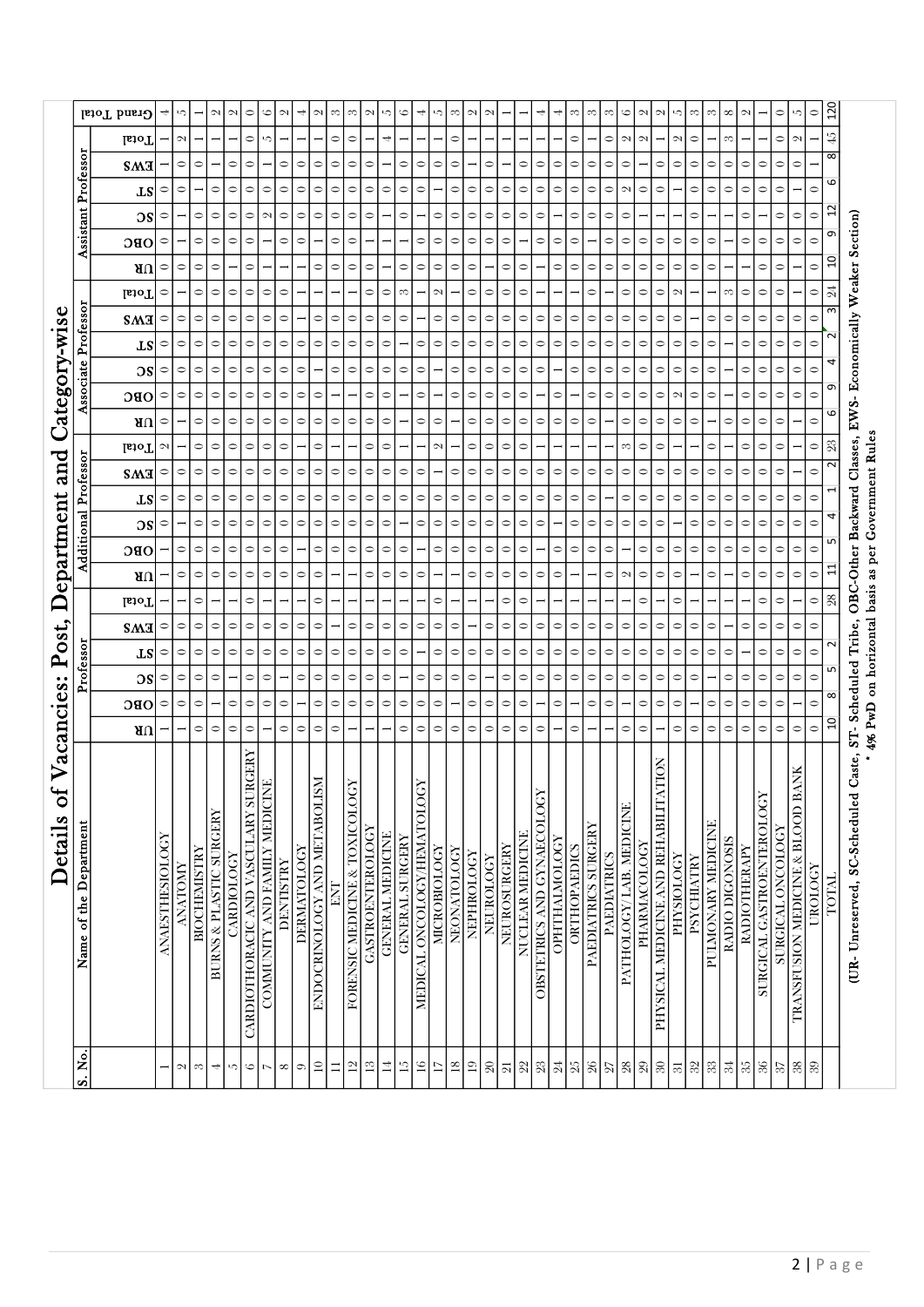|                | <b>Qualification of the Posts are as under:-</b> |                                                                                                                                                                                                                                                                                                                                                                                                                                                                             |  |  |  |  |  |
|----------------|--------------------------------------------------|-----------------------------------------------------------------------------------------------------------------------------------------------------------------------------------------------------------------------------------------------------------------------------------------------------------------------------------------------------------------------------------------------------------------------------------------------------------------------------|--|--|--|--|--|
|                |                                                  | (For teaching experience only experience of MCI recognized medical college will be considered. Experience of<br>Physiotherapy / Homeopathic/ Ayurvedic/ Nursing College will not be accepted.)                                                                                                                                                                                                                                                                              |  |  |  |  |  |
| <b>Sl. No.</b> | Name of<br>the post                              | <b>Qualification/Experience</b>                                                                                                                                                                                                                                                                                                                                                                                                                                             |  |  |  |  |  |
| 1.             | <b>Professor</b>                                 | <b>Essential for Medical Candidates (for Broad Speciality Discipline)</b>                                                                                                                                                                                                                                                                                                                                                                                                   |  |  |  |  |  |
|                |                                                  | <b>Educational Qualification:</b><br>1. A medical qualification included in the I or II schedule or part II of the third schedule to<br>the Indian medical council Act of 1956 (person possessing qualifications included in part II<br>of third schedule should also fulfil the condition specified in section 13(3) of the Act.)<br>2. A post graduate qualification e.g. MD/MS or a recognized qualification equivalent<br>thereto in the respective discipline/subject. |  |  |  |  |  |
|                |                                                  | <b>Experience:</b><br>Fourteen years teaching and/or research experience in recognized institution in the subject<br>of specialty after obtaining the qualifying degree of M.D. /M.S. or qualification recognized<br>equivalent thereto.                                                                                                                                                                                                                                    |  |  |  |  |  |
|                |                                                  | <b>Essential for Medical Candidates (for Super Speciality Discipline):</b><br>M.Ch. for surgical Super specialities and D.M. for Medical Super specialities (2 years or 3<br>years or 5 years recognized course) or qualification recognized equivalent thereto.                                                                                                                                                                                                            |  |  |  |  |  |
|                |                                                  | <b>Experience:</b><br>1. Twelve years teaching and/or research experience in recognized institution in subject<br>specialty after obtaining of M.Ch./D.M. (2 years or 5 years course recognized after MBBS)<br>in respective discipline/subject or a qualification recognized equivalent thereto.<br><b>Or</b>                                                                                                                                                              |  |  |  |  |  |
|                |                                                  | 2. Eleven years teaching and/or research experience in recognized institution in subject<br>specialty for candidates possessing 3 years recognized degree of D.M/ M.Ch in respective<br>discipline/subject or a qualification recognized equivalent thereto.                                                                                                                                                                                                                |  |  |  |  |  |
|                |                                                  | <b>Essential for Dentistry Candidates</b>                                                                                                                                                                                                                                                                                                                                                                                                                                   |  |  |  |  |  |
|                |                                                  | <b>Essential Qualification:</b><br>1. A qualification included in part I and Part II of schedule to the Dentist Act 1948 (16 of<br>1948)                                                                                                                                                                                                                                                                                                                                    |  |  |  |  |  |
|                |                                                  | 2. A Postgraduate qualification in Dental Surgery, e.g. M.D.S                                                                                                                                                                                                                                                                                                                                                                                                               |  |  |  |  |  |
|                |                                                  | <b>Experience:</b><br>Fourteen years teaching and/or research experience in a recognized Institution after<br>obtaining the qualifying degree of M.D.S. or qualification recognized equivalent thereto.<br><b>Essential for Non- Medical Candidates*</b><br><b>Educational Qualifications</b>                                                                                                                                                                               |  |  |  |  |  |
|                |                                                  | 1. Master's degree in concerned specialty.                                                                                                                                                                                                                                                                                                                                                                                                                                  |  |  |  |  |  |
|                |                                                  | 2. A doctorate degree of recognized university.<br><b>Experience-</b>                                                                                                                                                                                                                                                                                                                                                                                                       |  |  |  |  |  |
|                |                                                  | Fourteen year teaching and/or research experience in the discipline/subject concerned after                                                                                                                                                                                                                                                                                                                                                                                 |  |  |  |  |  |
| 2.             | <b>Additional</b>                                | obtaining the doctorate degree.<br><b>Essential for Medical Candidates (for Broad Speciality Discipline)</b>                                                                                                                                                                                                                                                                                                                                                                |  |  |  |  |  |
|                | <b>Professor</b>                                 | <b>Educational Qualification:</b><br>1. A medical qualification included in the I or II schedule or part II of the third schedule to                                                                                                                                                                                                                                                                                                                                        |  |  |  |  |  |
|                |                                                  | the Indian medical council Act of 1956(Persons possessing qualifications included in part II<br>of third schedule should also fulfil the condition specified in section 13(3) of Act.)<br>2. A post graduate qualification e.g. MD/MS or a recognized qualification equivalent<br>thereto in the respective discipline/subject.                                                                                                                                             |  |  |  |  |  |
|                |                                                  | <b>Experience:</b>                                                                                                                                                                                                                                                                                                                                                                                                                                                          |  |  |  |  |  |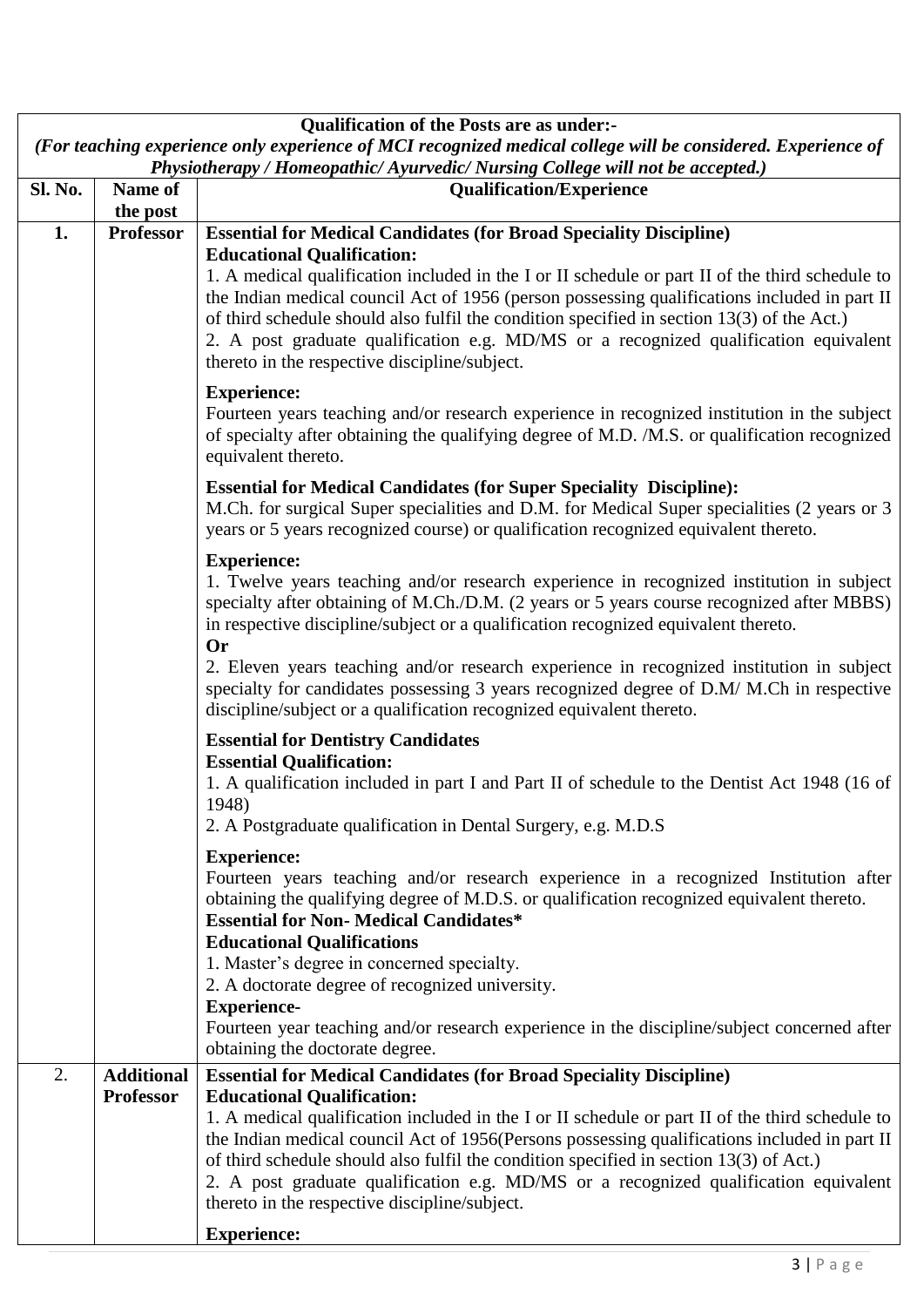|    |                                      | Ten years teaching and/or research experience in recognized institution in the subject of<br>specialty after obtaining the qualifying degree of M.D. /M.S. or qualification equivalent<br>thereto.<br><b>Essential for Medical Candidates (for Super speciality Discipline)</b><br><b>Essential for Super speciality Candidates</b><br>1. M.Ch. for surgical Super specialities and D.M. for Medical Super specialities (2 years or<br>3 years or 5 years recognized course) or qualification recognized equivalent thereto.                                          |
|----|--------------------------------------|-----------------------------------------------------------------------------------------------------------------------------------------------------------------------------------------------------------------------------------------------------------------------------------------------------------------------------------------------------------------------------------------------------------------------------------------------------------------------------------------------------------------------------------------------------------------------|
|    |                                      | <b>Experience:</b><br>Eight years teaching and/or research experience in a recognized institution in subject<br>specialty after obtaining of D.M./M.Ch. (2 years or 5 years recognized course after MBBS)<br>in respective discipline/subject or a qualification recognized equivalent thereto.<br><b>Or</b><br>Seven years teaching and/or research experience in recognized institution in subject<br>specialty for candidate possessing 3 years recognized degree D.M./M.Ch. in respective<br>discipline/subject or a qualification recognized equivalent thereto. |
|    |                                      | <b>Essential for Dentistry Candidates</b><br><b>Essential Qualification:</b>                                                                                                                                                                                                                                                                                                                                                                                                                                                                                          |
|    |                                      | 1. A qualification included in part I and Part II of schedule to the Dentist Act 1948 (16 of<br>1948)<br>2. A Postgraduate qualification in Dental Surgery, e.g. M.D.S                                                                                                                                                                                                                                                                                                                                                                                                |
|    |                                      | <b>Experience:</b><br>Ten years teaching and/or research experience in a recognized Institution after obtaining the<br>qualifying degree of M.D.S. or qualification recognized equivalent thereto.                                                                                                                                                                                                                                                                                                                                                                    |
|    |                                      | <b>Essential for Non-Medical Candidates*</b><br><b>Educational Qualifications</b><br>1. Master's degree in concerned specialty.<br>2. A doctorate degree of recognized university.                                                                                                                                                                                                                                                                                                                                                                                    |
|    |                                      | <b>Experience-</b><br>Ten year teaching and/or research experience in the discipline/subject concerned after<br>obtaining the doctorate degree.                                                                                                                                                                                                                                                                                                                                                                                                                       |
| 3. | <b>Associate</b><br><b>Professor</b> | <b>Essential for Medical Candidates (for Broad Speciality Discipline)</b><br><b>Educational Qualification:</b><br>1. A medical qualification included in the I or II schedule or part II of the third schedule to<br>the Indian medical council Act of 1956 (Persons possessing qualifications included in Part<br>II of third schedule should also fulfil the condition specified in section $13(3)$ of the Act.)<br>2. A post graduate qualification e.g. MD/MS or a recognized qualification equivalent<br>thereto in the respective discipline/subject.           |
|    |                                      | <b>Experience:</b><br>Six years teaching and/or research experience in a recognized institution in the subject of<br>specialty after obtaining the qualifying degree of M.D./M.S. or qualification recognized<br>equivalent thereto.                                                                                                                                                                                                                                                                                                                                  |
|    |                                      | <b>Essential for Medical Candidates (for Super speciality Discipline)</b><br><b>Essential for Super speciality Candidates</b><br>1. M.Ch. for surgical Super specialities and D.M. for Medical Super specialities (2 years or<br>3 years or 5 years recognized course) or qualification recognized equivalent thereto.                                                                                                                                                                                                                                                |
|    |                                      | <b>Experience:</b><br>Four years teaching and/or research experience in a recognized institution in subject<br>specialty after obtaining of D.M./M.Ch. (2 years or 5 years recognized course after MBBS)<br>in respective discipline/subject or a qualification recognized equivalent thereto.<br><b>Or</b>                                                                                                                                                                                                                                                           |
|    |                                      | Three years teaching and/or research experience in a recognized institution in subject<br>specialty for candidate possessing 3 years recognized degree D.M. /M.Ch. in respective                                                                                                                                                                                                                                                                                                                                                                                      |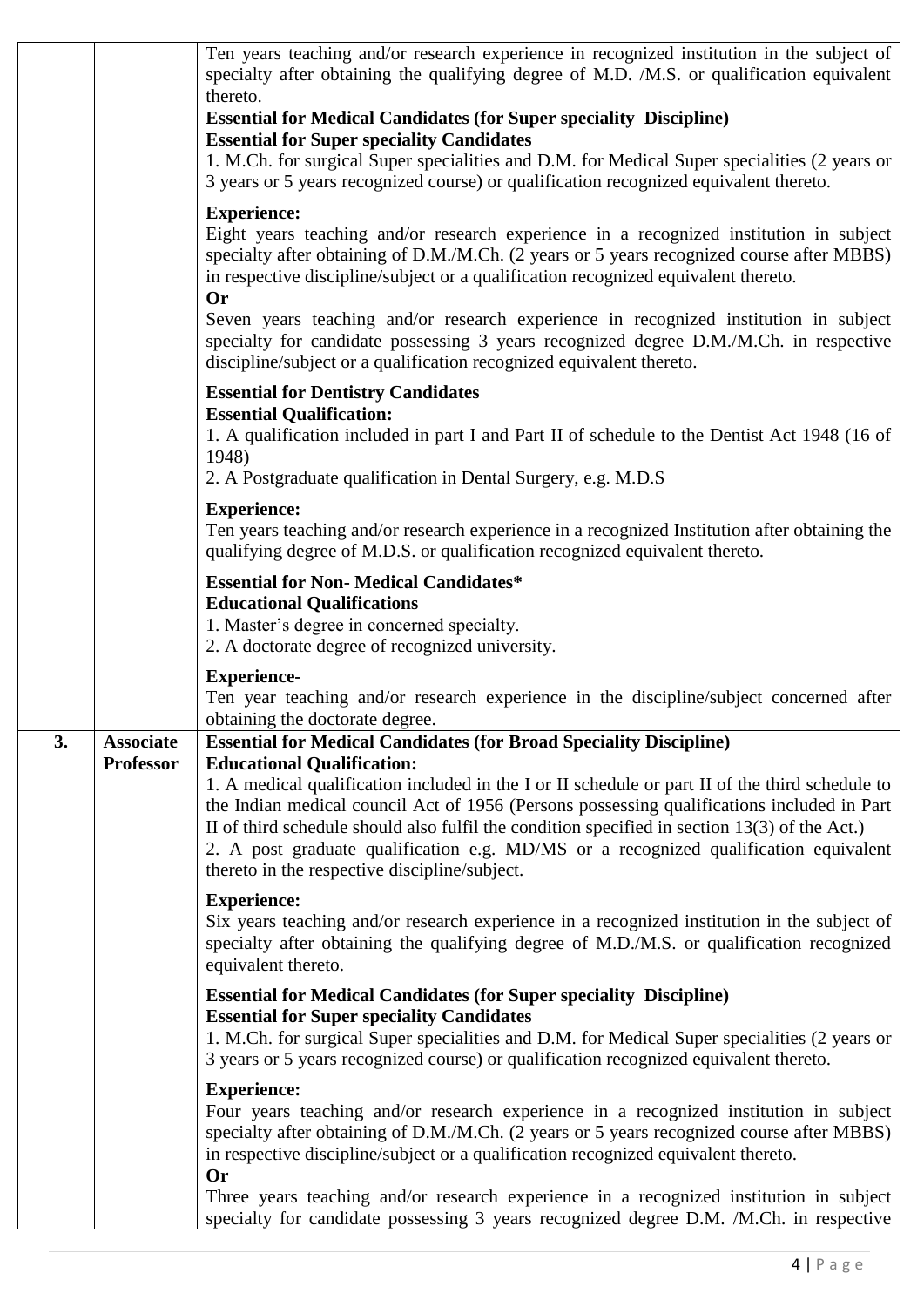| discipline/subject or a qualification recognized equivalent thereto.                                                                                                                                                                                                                                                                    |
|-----------------------------------------------------------------------------------------------------------------------------------------------------------------------------------------------------------------------------------------------------------------------------------------------------------------------------------------|
| <b>Essential for Dentistry Candidates</b><br><b>Essential Qualification:</b><br>1. A qualification included in part I and Part II of schedule to the Dentist Act 1948 (16 of<br>1948)<br>2. A Postgraduate qualification in Dental Surgery, e.g. M.D.S                                                                                  |
| <b>Experience:</b><br>Six years teaching and/or research experience in a recognized Institution after obtaining the<br>qualifying degree of M.D.S. or qualification recognized equivalent thereto.                                                                                                                                      |
| <b>Essential for Non- Medical Candidates</b><br><b>Educational Qualifications*</b><br>1. Master's degree in concerned specialty.<br>2. A doctorate degree of recognized university.<br><b>Experience:</b><br>Six years teaching and/or research experience in the discipline/subject concerned after<br>obtaining the doctorate degree. |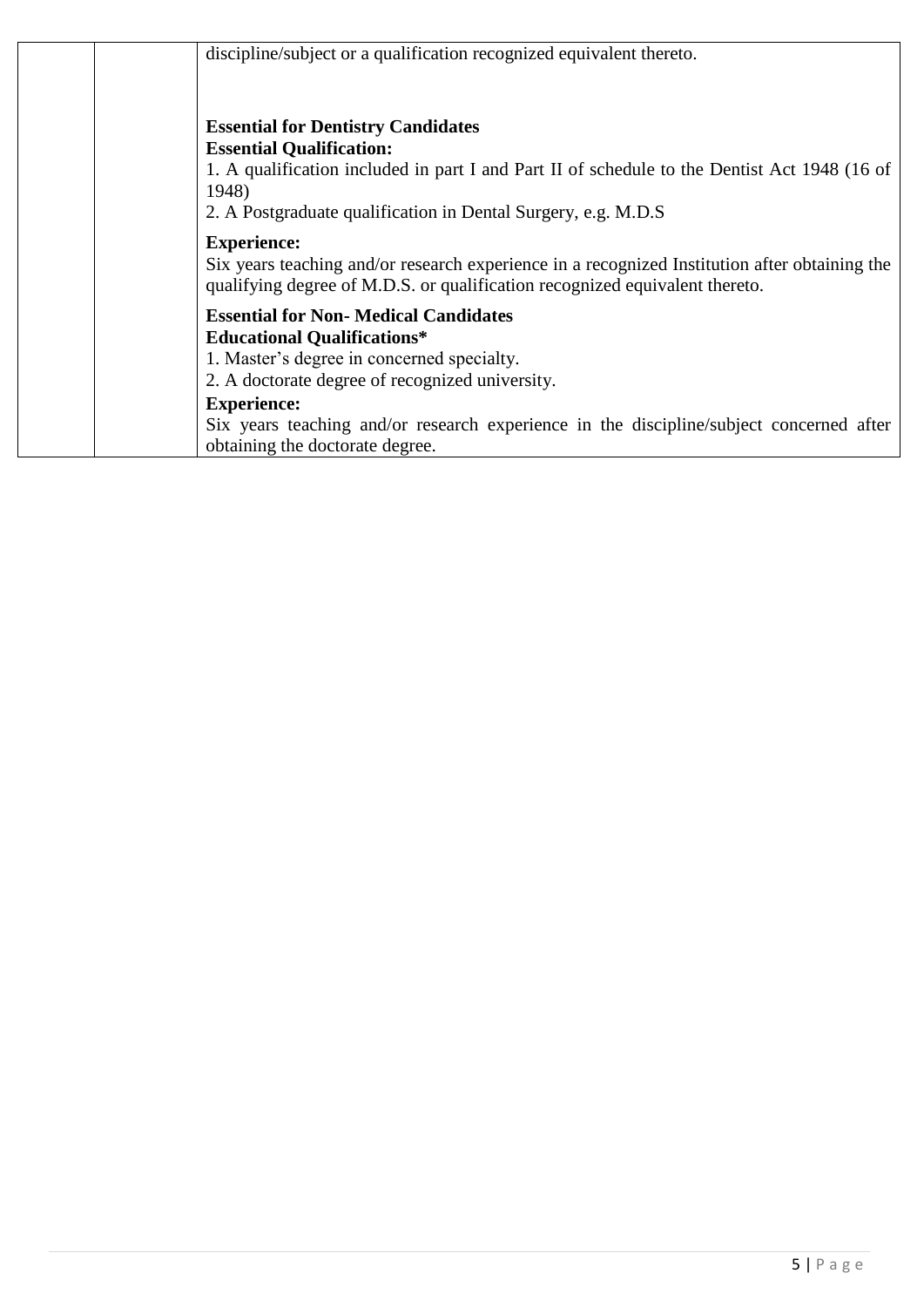| 4. | <b>Assistant</b> | <b>Essential for Medical Candidates (for Broad Speciality Discipline):</b>                                                                                                                                                                                                                                                                                                                                                             |
|----|------------------|----------------------------------------------------------------------------------------------------------------------------------------------------------------------------------------------------------------------------------------------------------------------------------------------------------------------------------------------------------------------------------------------------------------------------------------|
|    | <b>Professor</b> | <b>Educational Qualification:</b>                                                                                                                                                                                                                                                                                                                                                                                                      |
|    |                  | 1. A medical qualification included in the I or II schedule or part II of the third schedule to<br>the Indian medical council Act of 1956(persons possessing qualifications included in part II<br>of third schedule should also fulfil the condition specified in section 13(3) of the Act.)<br>2. A post graduate qualification e.g. MD/MS or a recognized qualification equivalent<br>thereto in the respective discipline/subject. |
|    |                  | <b>Experience:</b><br>Three years teaching and/or research experience in a recognized institution in the subject of<br>specialty after obtaining the qualifying degree of M.D./M.S. or qualification recognized<br>equivalent thereto.                                                                                                                                                                                                 |
|    |                  | <b>Essential for Medical Candidates (for Super speciality Discipline)</b><br><b>Essential for Super speciality Candidates:</b>                                                                                                                                                                                                                                                                                                         |
|    |                  | 1. M.Ch. for surgical Super specialities and D.M. for Medical Super specialities (2 years or<br>3 years or 5 years recognized course) or qualification recognized equivalent thereto.                                                                                                                                                                                                                                                  |
|    |                  | <b>Experience:</b><br>One years teaching and/or research experience in a recognized Institution in the subject of<br>speciality after obtaining the qualifying degree of D.M./M.Ch. (2 years or 5 years<br>recognized course after MBBS) or qualification recognized equivalent thereto.<br><b>Or</b>                                                                                                                                  |
|    |                  | However, no experience is necessary for the candidates possessing the 3 years recognised<br>degree of D.M/M.Ch. or qualification recognised equivalent thereto.                                                                                                                                                                                                                                                                        |
|    |                  | <b>Essential for Dentistry Candidates</b>                                                                                                                                                                                                                                                                                                                                                                                              |
|    |                  | <b>Essential Qualification:</b><br>1. A qualification included in part I and Part II of schedule to the Dentist Act 1948 (16 of<br>1948)                                                                                                                                                                                                                                                                                               |
|    |                  | 2. A Postgraduate qualification in Dental Surgery, e.g. M.D.S                                                                                                                                                                                                                                                                                                                                                                          |
|    |                  | <b>Experience:</b><br>Three years teaching and/or research experience in a recognized Institution after obtaining<br>the qualifying degree of M.D.S. or qualification recognized equivalent thereto.                                                                                                                                                                                                                                   |
|    |                  | <b>Essential for Non- Medical Candidates*</b>                                                                                                                                                                                                                                                                                                                                                                                          |
|    |                  | <b>Educational Qualifications</b><br>1. Master's degree in concerned specialty.                                                                                                                                                                                                                                                                                                                                                        |
|    |                  | 2. A doctorate degree of recognized university.                                                                                                                                                                                                                                                                                                                                                                                        |
|    |                  | <b>Experience:</b><br>Three years teaching and/or research experience in the discipline/subject concerned after<br>obtaining the doctorate degree.                                                                                                                                                                                                                                                                                     |

### **\* Educational Qualifications for Non- Medical Candidates (as applicable)-**

1. Master's degree in concerned specialty.

i. Anatomy: - M.Sc. (Medical Anatomy)

ii. Biochemistry: - M.Sc. (Medical Biochemistry)

iii. Physiology: MSc. (Medical Physiology)

iv. Pharmacology: MSc. (Medical Pharmacology)

v. Microbiology: MSc. (Medical Microbiology)

2. A doctorate degree of recognized university.

## **GENERAL CONDITIONS**

**1. Application Process:** - The applicants fulfilling the eligibility criteria in all respect are required to apply through **ONLINE** process. Please visit AIIMS Patna website [https://aiimspatna.org](https://aiimspatna.org/) for online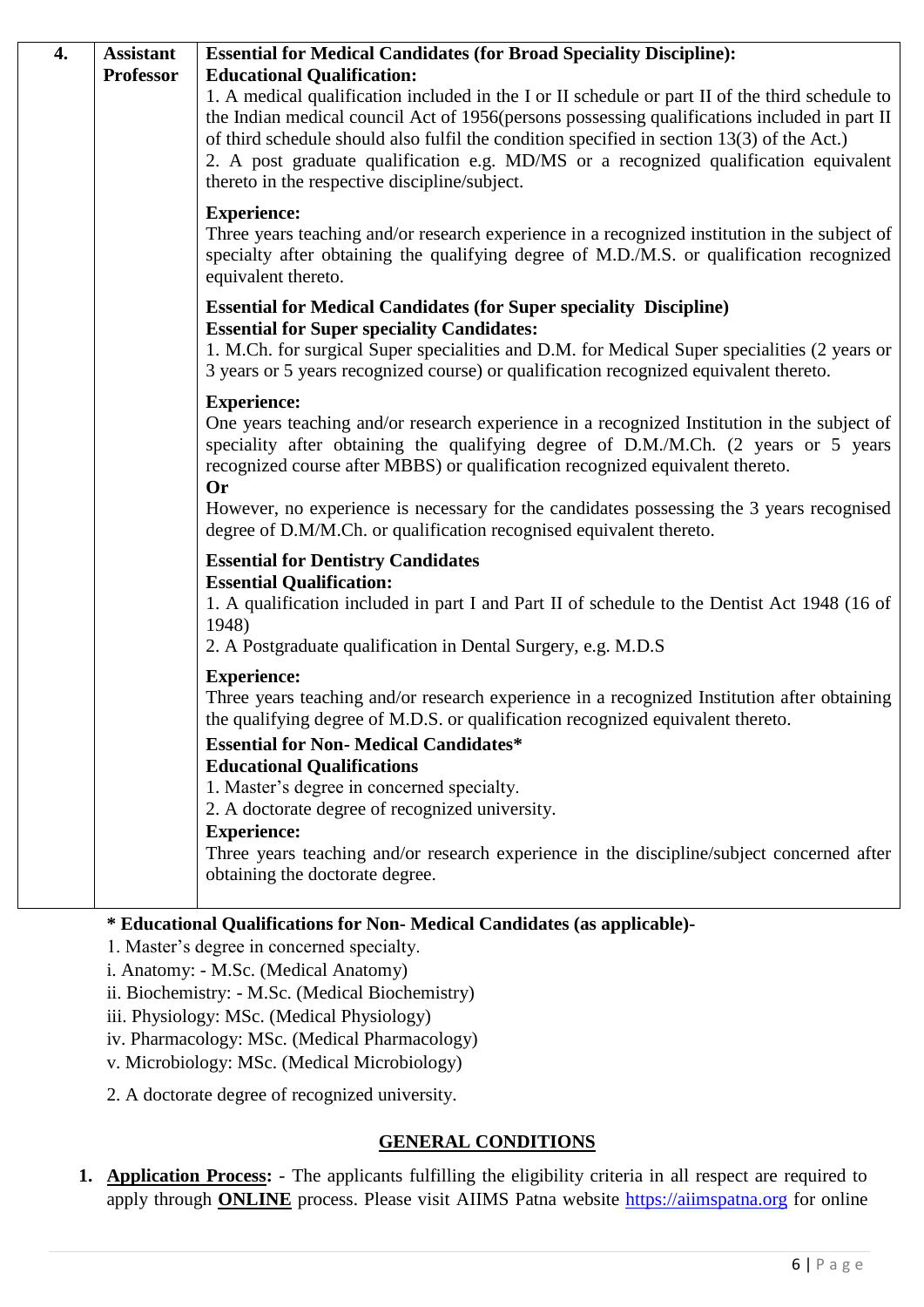application. **The closing date of online applications will be 30 days from advertisement of the post in Employment Newspaper.**

- 2. A copy of the online application can be downloaded. A print out of the online submitted application, Proof of application fee deposited by Online Mode along with the requisite documents as per Para 10 of General Conditions, is to be self-attested, and sent by **Speed post/ Registered post only** addressed to **Recruitment Cell, AIIMS Patna, Phulwarisharif, Patna-801507.** It should be posted within one day after the last date of online submission of application.
- 3. The applicants are required to register themselves at AIIMS Patna recruitment portal through link available at recruitment page at [https://aiimspatna.org](https://aiimspatna.org/)
- 4. After primary registration they will receive a confirmation e-mail. This confirmation email will also have applicant ID and a password to login into the system and fill in the application online.
- 5. The candidates should read the instructions carefully on the recruitment portal before filling the application.
- 6. Interview may be spilled over to next day. Therefore, candidates should be available for next day also, if necessary.
- 7. The applicants are required to pay a non-refundable application fee of Rs. 1500/- (for General & OBC Candidates) and Rs. 1200/- (for SC/ST/EWS Candidates). There is no fee for PWD Candidates. SC/ST/EWS Candidates applying for UR seat are required to pay Rs 1500/-
- 8. Application fee once paid will not be refunded under any circumstances.
- 9. Requisite experience in respect of aforesaid vacant faculty posts is relaxable at discretion of Selecting Authority of One (1) year in their respective category for SC/ST Candidates only.
- 10. The applicant should upload the scan copy of the following
	- a) Photograph
	- b) Signature
	- c) One Identity cum Address Proof **(Aadhar Card)**
	- d) Certificate showing Date and Place of Birth for Domicile/Nationality (Birth Certificate)
	- e) Class  $10^{th}$  and  $12^{th}$  Mark sheets, Attempts/Certificates.
	- f) MBBS/BDS/MD/MS/MDS/DNB/DM/M.Ch/PhD Degree certificates
	- g) MBBS/BDS/MD/MS/MDS/DNB/DM/M.Ch/PhD Attempt Certificates
	- h) MBBS/BDS/MD/MS/MDS/DNB/DM/M.Ch/PhD Registration with Medical Council of India/Dental Council of India/State Medical Council.
	- i) Internship Completion Certificate for MBBS/BDS.
	- j) SC/ST/OBC certificate in prescribed format issued by the competent authority (if applicable).
	- k) Declaration to Be Signed by Non-Creamy Layer OBC Candidates (if applicable)
	- l) OPH Certificated issued by Govt. Medical Board or committee. (if applicable)
	- m) Income & Assets Certificate to Be Produced by Economically Weaker Sections (EWS) in prescribed format issued by the competent authority (if applicable).
	- n) No objection certificate/intimation of forwarding application through proper channel from present employer or Relieving letter of earlier institutions (if any)
	- o) Experience certificate (either teaching or research) clearly show the period of experience, duration of experience ("from" to "to")
	- p) **Any other relevant documents** like (Publications in Indexed Journals/Chapter in books authored or edited/National or International Awards/ Post- Doctoral Fellowships/Presentations in National or International Conferences/ Extramural or Intramural Projects/ Patents/ Prizes, Medals, Scholarships/Membership of Scientific Societies of Professional Bodies/Workshops, Short Term Trainings, Seminars Observerships, CMEs, Symposiums attended/Memberships In Editorial And Reviewer Board Of Indexed National And International Journals etc.)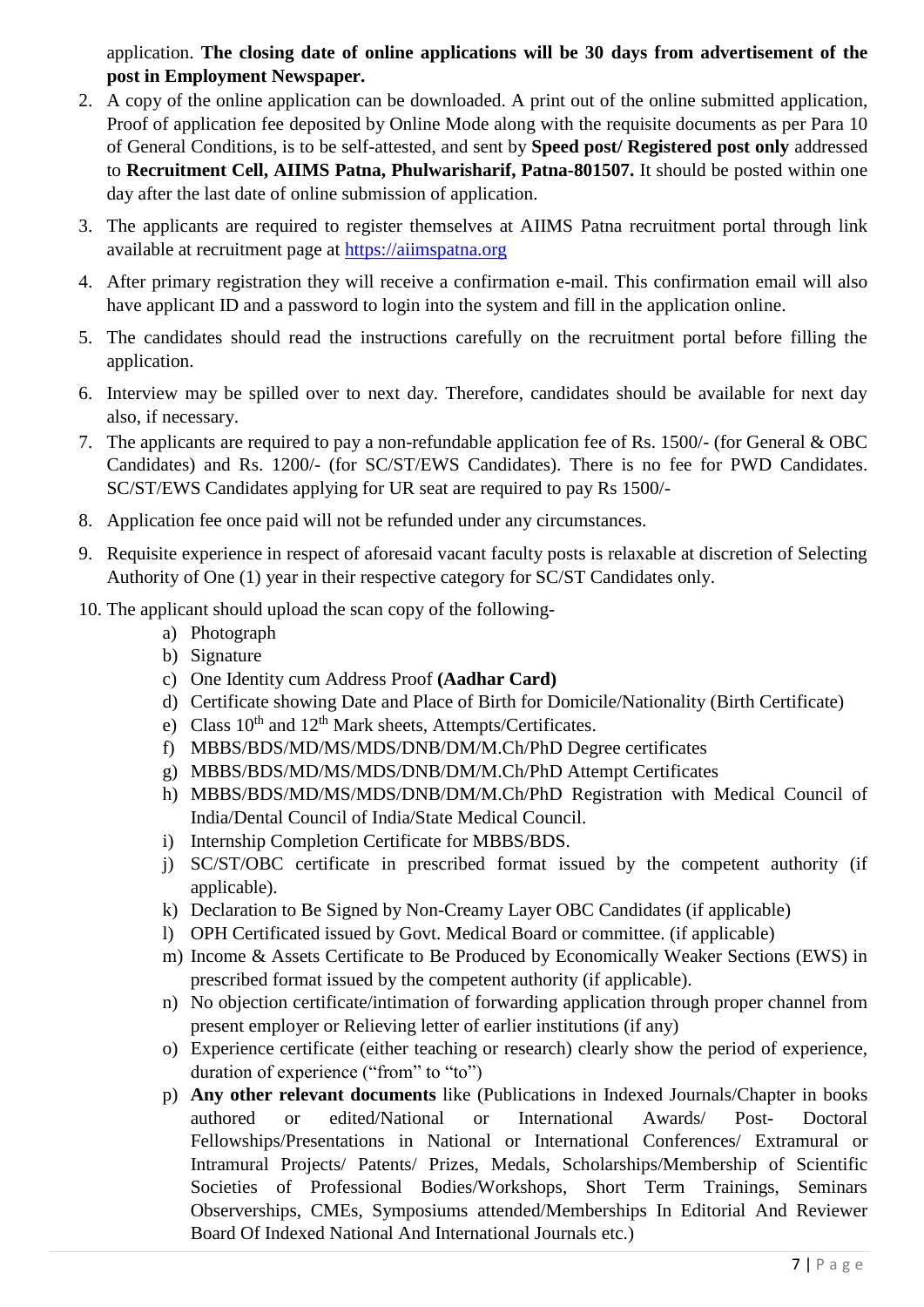**Note: Certificates have to be uploaded in the form of PDF /Image and the size of each scanned pdf should not exceed 1 MB each. Candidate who have not produced the self- attested abovementioned original documents at the time of verification before interview will not be considered.**

- 11. The applicants applying in response to this advertisement should satisfy themselves regarding their eligibility for the post applied for. They must be fulfil the eligibility criteria as on the closing date of application failing which their application will be rejected.
- 12. The envelope containing the printout of the online application should be printed/ written with: **"Application for the post of ........................................................ in the department of ……………… (Advt. No) .................... on Direct Recruitment basis"** to Recruitment Cell, AIIMS Patna.
- 13. The candidate must ensure that their photo and signature should be clearly visible in preview at the time of filling of application in online mode.

# **14. Pay Scale: Pay scale for candidates selected on Direct Recruitment/ Deputation Basis-**

| SI.              | Name of                 | Group        | Pay Band & Grade Pay                                                                                                                                                                                                                                                                                                                                                                                                          |
|------------------|-------------------------|--------------|-------------------------------------------------------------------------------------------------------------------------------------------------------------------------------------------------------------------------------------------------------------------------------------------------------------------------------------------------------------------------------------------------------------------------------|
| No.              | <b>Posts</b>            |              |                                                                                                                                                                                                                                                                                                                                                                                                                               |
| 1.               | Professor               | A            | PB-4 (Rs 37,400-67,000) with AGP of Rs 10,500 (Pre-revised) corresponding<br>to Level-14-A (Rs 1,68,900- 2,20,400) of 7th CPC read with letter no. V-<br>16020/28/2017-INI-I (Pt.) dated 23.08.2018 of MoH&FW, Govt. of India, plus<br>NPA for medically qualified candidates only.<br>Up to 40% of posts of Professors will get Higher Administrative (HAG) scale<br>Level 15 subject to clearance of the prescribed process |
| $\overline{2}$ . | Additional<br>Professor | A            | PB-4 (Rs 37,400-67,000) with AGP of Rs 9,500 (Pre-revised) corresponding to<br>Level-13-A2+ (Rs $1,48,200-2,11,400$ ) of 7th CPC read with letter no. V-<br>16020/28/2017-INI-I (Pt.) dated 23.08.2018 of MoH&FW, Govt. of India, plus<br>NPA for medically qualified candidates only.                                                                                                                                        |
| 3.               | Associate<br>Professor  | $\mathbf{A}$ | PB-4 (Rs 37,400-67,000) with AGP of Rs 9,000 (Pre-revised) corresponding to<br>Level-13-Al+ (Rs 1,38,300- 2,09,200) of 7th CPC read with letter no. V-<br>16020/28/2017-INI-I (Pt.) dated 23.08.2018 of MoH&FW, Govt. of India, plus<br>NPA for medically qualified candidates only.                                                                                                                                          |
| $\overline{4}$ . | Assistant<br>Professor  | $\mathbf{A}$ | PB-3 (Rs 15,600-39, 100) with AGP of Rs 8,000 (Pre-revised) corresponding<br>to Level-12 (Rs 1,01,500-1,67,400) of 7th CPC read with letter no. V-<br>16020/28/2017-INI-I (Pt.) dated 23.08.2018 of MoH&FW, Govt. of India, plus<br>NPA for medically qualified candidates only.<br>After 3 years Assistant Professors will move to level 13 of the Pay Matrix.                                                               |

## **13. Upper Age Limit:- Candidates applying on Direct Recruitment Basis:**

- 1. **Professor/Additional Professor:-**Not exceeding 58 (Fifty Eight) years as on closing date.
- 2. **Associate Professor/ Assistant Professor: -** Not exceeding 50 (Fifty) years as on closing date.
	- (i) Upper age limit shall be determined as on last date of submission of online applications.
	- (ii) Upper age limit for person with disabilities shall be as per existing Government of India Rules.

Age relaxation permissible to various categories applying on Direct Recruitment Basis is as under:-

| Sl. No. | Category | Age Relaxation permissible beyond the upper age limit |
|---------|----------|-------------------------------------------------------|
|         | SC/ST    | 05 Years                                              |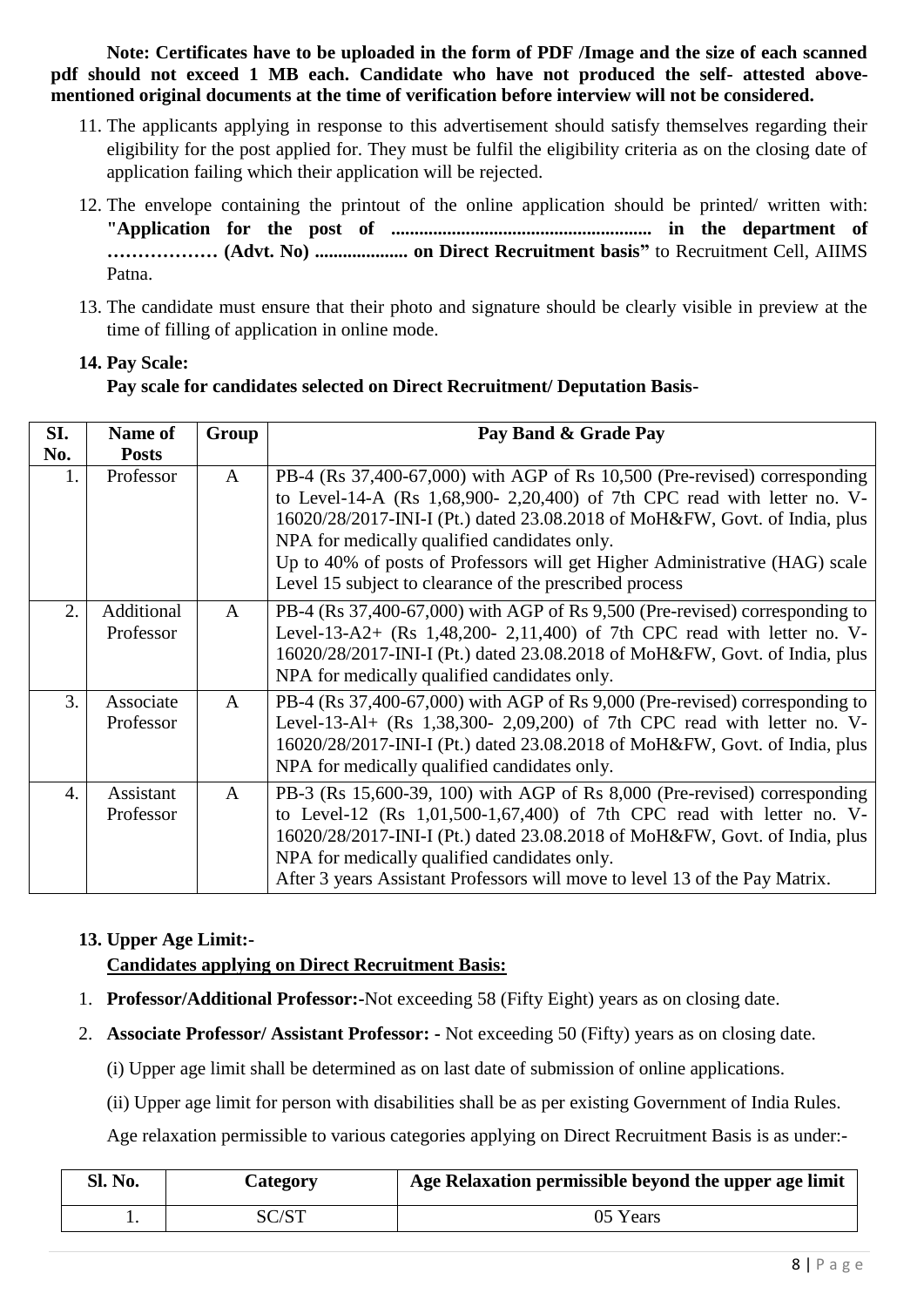| ٠. | OBC .                     | 03 Years |
|----|---------------------------|----------|
| 3. | Person with Disabilities  | 05 Years |
|    | <b>Government Servant</b> | 05 Years |
|    | As per DoPT instruction)  |          |
| ັ. | Ex-Servicemen             | 05 Years |

### **Candidates applying on Deputation Basis:**

Deputation will be governed by standard terms and conditions of deputation provided under Department of Personnel & Training as amended from time to time.

14. Candidates applying under any of the reserved category posts, viz. SC/ST/OBC/EWS will be considered if they produce Caste/ Income and Asset Certificate issued by the appropriate/ competent authority on the prescribed format. Community/Category should be clearly and legibly mentioned in the certificate. OBC candidate's eligibility will be based in the caste(s) borne in the Central list of Government of India. OBC candidate(s) should not belongs to creamy layer and their sub-caste should match with the entries in central list of OBC, failing which their candidature will not be considered under any of the applied reserved category post(s).

15. Candidates who wish to be considered against vacancies reserved/or seek age relaxation must submit requisite certificate from the competent authority, in the prescribed format when such certificate are sought by the Institute. Otherwise, their claim for SC/ST/OBE/EWS/PWD/EWS status will not be entertained and their candidature/ Applications will be considered under general (UR) category.

16. There shall be 4% horizontal reservation for person with disabilities as per Govt. of India rules. Person who wants to avail the benefit of reservation will have to submit a Disability Certificate issued by a competent authority in prescribed format.

17. **Clearances:** Appointments are subject to clearances as for equivalent posts in Government of India.

18. **Qualifications and Experience:** The qualification and experience will be counted as on last date of submission of application.

- 19. **Short Listing:** The prescribed qualification is minimum and mere possessing the same does not entitle any candidate for selection. Based on bio data, the Screening Committee may short-list candidates for interview. Candidates called for interview will have to produce all relevant original documents furnished at the time of application. They have to submit an affidavit signed by Judicial Magistrate/ Notary at the time of interview.
- 20. **Interview:** Details of the interview will be communicated through registered e-mail provided at the time of registration. Interviews will be conducted in a phased manner as per requirement of the Institute. No TA/DA will be paid for appearing in the interview.
- 21. **Selection Procedure:** The selection will be on the basis of the Interview. Selection process will include review of academic, research credentials including publications, academic awards, and research paper, presentation in conferences and performance in interview.
- 22. The applicants already in Government service shall have to produce Relieving certificate from their present employer at the time of joining the Institute.
- 23. Pay, GPF, Leave Encashment etc. if any for any candidates are to be settled from the previous employer on selection before joining.
- 24. The decision of AIIMS, Deoghar in all matters relating to eligibility, acceptance or rejection of the applications, penalty for false information, mode of selection, conduct of examination(s), allotment of examination centres, selection and allotment of posts/organizations to selected candidates will be final and binding on the candidates and no enquiry/ correspondence will be entertained in this regard.
- 25. Those who are in government service must submit application through their employer. Candidate who is already working in government service will intimate his/her Employer. **"NO OBJECTION**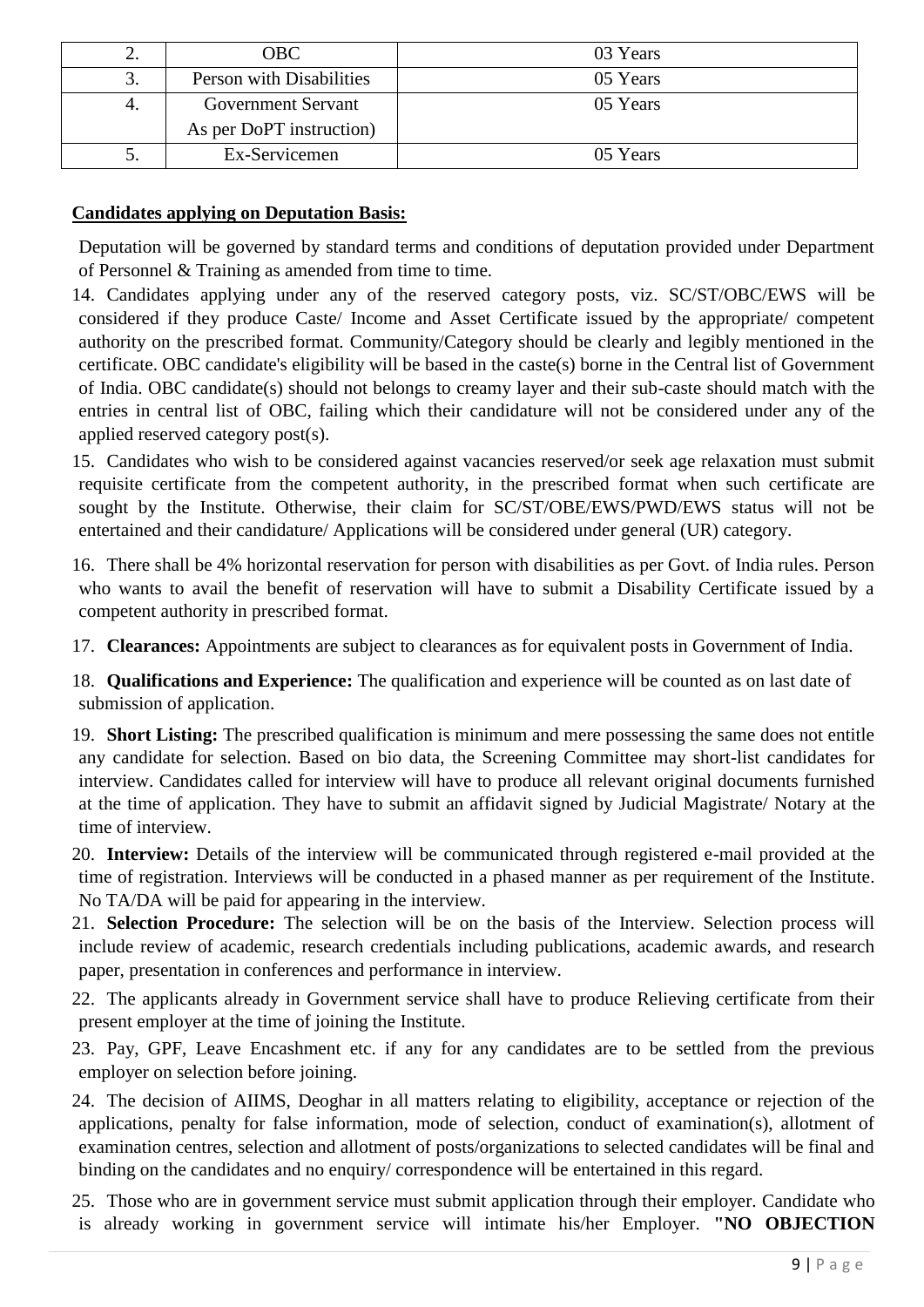**CERTIFICATE"** from the employer at the time of interview should be produced in the prescribed format. The No Objection Certificate should clearly state that the candidates will be relieved or allowed to join if selected and not merely for appearing in the interview. However, they are free to apply online.

26. Any corrigendum or any other information regarding this recruitment will be posted on the Official website of AIIMS Deoghar [https://aiimsdeoghar.edu.in](https://aiimsdeoghar.edu.in/%20https:/aiimspatna.org)/ https://aiimspatna.org only in due course. Candidates are advised to visit our website regularly for updated information in this regard.

27. The qualification regarding experience is relaxable at the discretion of the competent authority in the case of candidates belonging to the Scheduled Castes or Scheduled Tribes, if at any stage of selection the competent authority is of the opinion that sufficient number of candidates from these communities possessing the requisite experience are not likely to be available to fill up the vacancies reserved for them. The appointing authority shall record the reasons for relaxing the qualifications regarding experience in writing while doing so.

28. **Increments:** A teacher with exceptional experience/ higher qualification can be granted increments subject to Rules and Regulations applicable from time to time in Central Government Institutions/ AIIMS.

29. **Clearances:** Appointments are subject to clearances as for equivalent posts in Government of India.

30. **Assessment Promotion:** A faculty after rendering fixed years of service on a grade may be considered for assessment promotion subject to the Rules and Regulations applicable from time to time.

### **31. GENERAL CONDITIONS AND INFORMATION TO CANDIDATES ON DEPUTATION**

- a) Maximum age limit for applying for the aforesaid posts on deputation is 56 years as on last date of receipt of application. Incomplete applications or applications received after the last date are liable to be rejected.
- b) The period of deputation shall be 5 years.
- c) The post carry usual allowance as admissible to central Government Employees of similar status stationed at Deoghar (Jharkhand).
- d) The Officers, who fulfil the above qualifications/ Eligibility will have to submit their application through proper channel by Cadre-Controlling Authority in prescribed Performa as per **Annexure-1** (Bio data of Candidate), **Annexure-2** (Integrity and Vigilance Clearance); **Annexure-3** (Offline Application Form) and **Annexure- 4** (Certificate/Undertaking from Defense Personnel, if applicable), which are attached with this Advertisement to the **Recruitment Cell, All India Institute of Medical Sciences, Deoghar, Panchayat Training Institute, Daburgram, Jasidih, Deoghar-814142, Jharkhand** by Speed post/Registered post only.
- e) The candidates applying on deputation are to fill up online application form available in AIIMS Patna portal and then send the self-attested form with Annexure 1-4 and other required documents to **Recruitment Cell, All India Institute of Medical Sciences, Deoghar, Panchayat Training Institute, Daburgram, Jasidih, Deoghar-814142, Jharkhand.** Separate application is required for each post. The candidates are advised to send the advance copy of documents to the Recruitment Cell, AIIMS Deoghar posted just one day after the last date of filling of online application form. The detail vacancy circular will be available on the website i.e. [www.aiimsdeoghar.edu.in/ www.aiimspatna.org/ www.pmssy](http://www.aiimsdeoghar.edu.in/%20www.aiimspatna.org/%20www.pmssy-mohfw.nic.in)[mohfw.nic.in.](http://www.aiimsdeoghar.edu.in/%20www.aiimspatna.org/%20www.pmssy-mohfw.nic.in)

f) The envelope containing the application(s) should be super-scribed "Application for the Post of ........................ in the department of …………. At AIIMS Deoghar on deputation basis." While forwarding the applications, it may be ensured that the particulars of the candidates are verified and they fulfil the eligibility conditions. Duly attested photocopies of their up to date of qualification, experience certificates, promotion/up gradation orders and Confidential Reports (at least for the latest 05 years) may be enclosed with the applications. Applicants may send one advance copy of application. However only application through proper channel will be considered. It may also be clearly stated that no vigilance/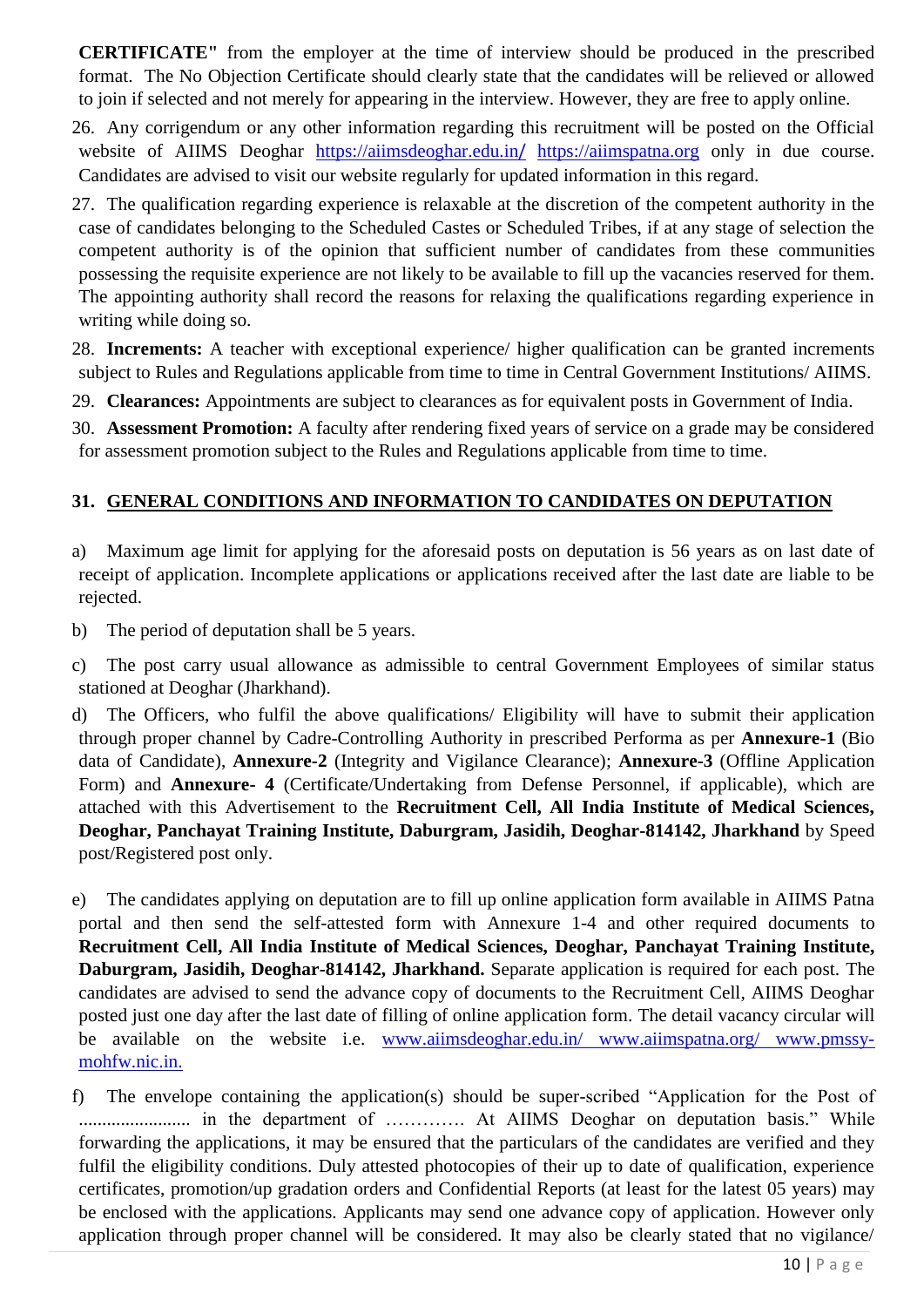disciplinary proceedings are pending or contemplated against the candidates concerned. Applications without vigilance clearance and CR Dossiers will not be considered. Candidates are requested to produce all the original supporting documents at the time of Interview.

- The deputation will be governed by the standard terms and conditions of deputation provided under Department of Personnel and Training's O.M No. 6/8/2009-Estt. (Pay II) dated 17.06.2010, as amended from time to time.
- h) Mere eligibility will not vest any right on any candidate for being called for Interview. The decision of the institute in all matters will be final. Canvassing in any manner would entail disqualification of the candidature.

### **32. OTHER INFORMATION FOR THE CANDIDATES**

- (i) The All India Institute of Medical Sciences Deoghar is an autonomous body established under Act of Parliament. Service under the Institute is governed by that Act and the Rules & Regulations framed there under.
- (ii) All the posts carry pay and allowances as admissible in All India Institute of Medical Sciences Deoghar.
- (iii) **Probation period:** The period of probation is for two years for candidates selected in direct recruitment.
- (iv) The applicants, who do not have requisite qualifications and experience up to the last date of submission of applications, will not be considered.
- (v) Incomplete application(s) will not be considered.
- (vi) The period of experience, wherever prescribed, shall be counted after obtaining the prescribed educational qualification.
- (vii) The selected candidates will be governed by the New Pension Scheme as per the provision contained in the Ministry of Finance, Department of Economic Affairs (ECB & PR Division). Notification No. 5/7/2003-ECB&PR dated 22.12.2003.
- (viii) The post(s) is/are whole time and **private practice of any kind is not permitted.**
- (ix) AIIMS reserves the rights to increase or decrease the number of vacancies.
- (x) Canvassing of any kind will be a disqualification.
- (xi) The candidate should not have been convicted by any Court of Law.
- (xii) In case any information given or declaration by the candidate is found to be false or if the candidate has wilfully suppressed any material information relevant to this appointment, he/she will be liable to be removed from the service, and any action taken as deemed fit by the appointing authority.
- (xiii) The Competent Authority reserves the right to make any amendment, cancellation and changes to this advertisement as a whole or in part without assigning any reason or giving notice.
- (xiv) The decision of the competent authority regarding interview, verification of documents and selection would be final and binding on all candidates. No representation or correspondence will be entertained in this regard.
- (xv) If an appointee wishes to apply somewhere else or resign within the first 03 (three) months of joining, then he/she will not be issued the No Objection Certificate (NOC)/ Relieving Letter or Experience Certificate.
- (xvi) Residential accommodation to faculty staff appointed at Institute would be provided as per rules and subject to availability. H.R.A. as admissible to Central Government Servants of similar status stationed at Deoghar, Jharkhand will be provided.
- (xvii) Extension for date of joining will not be granted except in exceptional circumstances, decided by AIIMS administration. **Candidates have to join within 4 weeks after publication of results in the Institute Website/ receipt of appointment letters**.